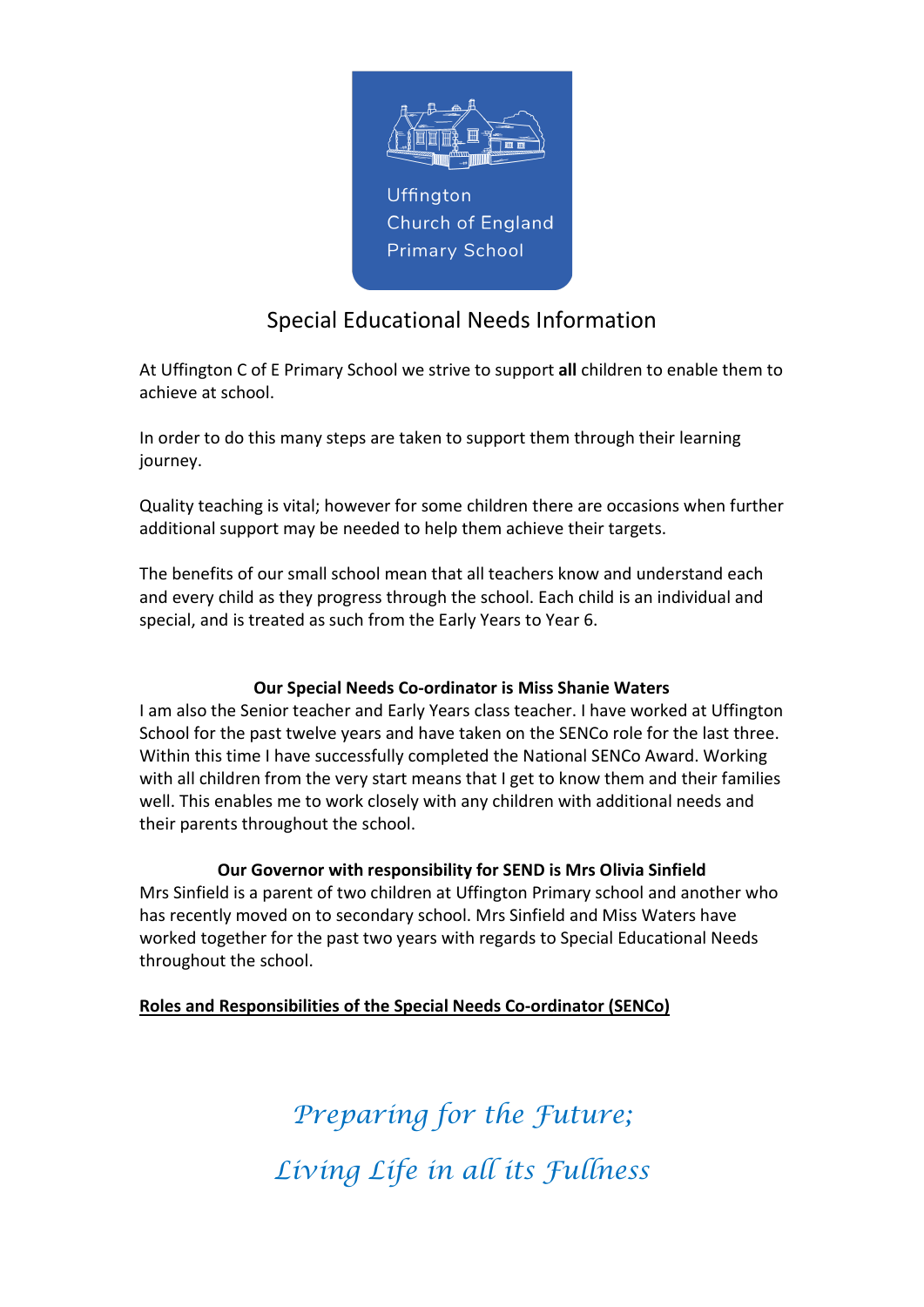The SENCo is responsible for the operation of the Special Educational Needs Policy and co-ordination of specific provision made to support individual children with SEND.

We liaise with staff to monitor the pupil's progress and plan further interventions where progress is slower than expected.

We regularly have contact with a wide range of external agencies that are able to give more specialised advice.

If you have any concerns regarding SEN matters do not hesitate to contact us.

| There are many SEN terms that are abbreviated which can lead to confusion (even |  |  |  |  |
|---------------------------------------------------------------------------------|--|--|--|--|
| for us!).                                                                       |  |  |  |  |

| AAP          | <b>Attendance Advisory Practitioner</b>                |  |  |  |
|--------------|--------------------------------------------------------|--|--|--|
| ADD          | <b>Attention Deficit Disorder</b>                      |  |  |  |
| <b>ADHD</b>  | <b>Attention Deficit &amp; Hyperactivity Disorder</b>  |  |  |  |
| <b>ASD</b>   | Autistic Spectrum Disorder                             |  |  |  |
| <b>BESD</b>  | <b>Behavioural Emotional &amp; Social Difficulties</b> |  |  |  |
| CAF          | <b>Common Assessment Framework</b>                     |  |  |  |
| <b>CAMHS</b> | Child & Adolescent Mental health Service               |  |  |  |
| <b>COP</b>   | Code of Practice                                       |  |  |  |
| <b>CP</b>    | <b>Child Protection</b>                                |  |  |  |
| <b>DCD</b>   | Developmental Co-ordination Disorder                   |  |  |  |
| EAL          | English as an Additional Language                      |  |  |  |
| EP           | <b>Educational Psychologist</b>                        |  |  |  |
| <b>EHC</b>   | Education Health & Care plan                           |  |  |  |
| <b>FSM</b>   | <b>Free School Meals</b>                               |  |  |  |
| HI           | <b>Hearing Impairment</b>                              |  |  |  |
| <b>IEP</b>   | <b>Individual Education Plan</b>                       |  |  |  |
| KS           | <b>Key Stage</b>                                       |  |  |  |
| <b>LAC</b>   | Looked After Child                                     |  |  |  |
| LA           | Local Authority                                        |  |  |  |
| LM           | <b>Learning Mentor</b>                                 |  |  |  |
| <b>MLD</b>   | <b>Moderate Learning Difficulty</b>                    |  |  |  |
| <b>NC</b>    | <b>National Curriculum</b>                             |  |  |  |
| <b>OT</b>    | <b>Occupational Therapist</b>                          |  |  |  |
| <b>PSP</b>   | Pastoral Support Programme                             |  |  |  |
| PPG          | <b>Pupil Premium Grant</b>                             |  |  |  |
| SaLT         | Speech & Language Therapy                              |  |  |  |
| <b>SEN</b>   | <b>Special Educational Needs</b>                       |  |  |  |
| <b>SEND</b>  | Special Educational Needs & Disability                 |  |  |  |
| SENCo        | Special Educational Needs Co-ordinator                 |  |  |  |
| SpLD         | <b>Specific Learning Difficulty</b>                    |  |  |  |
|              |                                                        |  |  |  |

Below is a glossary of the most used SEN terms.

Preparing for the Future;

Living Life in all its Fullness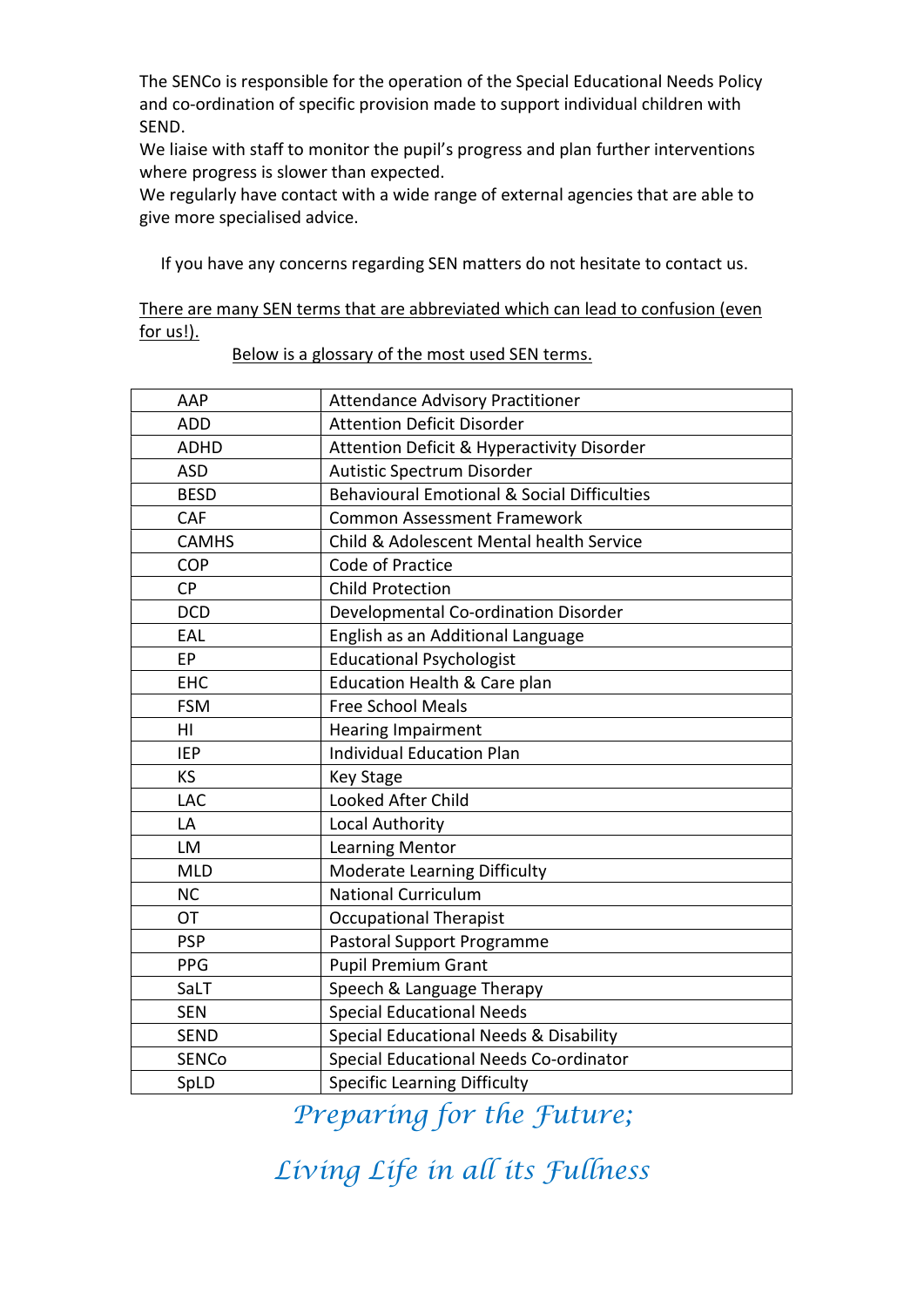| TА           | <b>Teaching Assistant</b>                      |  |
|--------------|------------------------------------------------|--|
| TAC.         | Team Around the Child                          |  |
| <b>STAPS</b> | Specialist Teaching Applied Psychology service |  |
| VI           | Visually Impaired                              |  |

# Children and Families Bill 2013

The Children and Families Bill takes forward the Coalition Government's commitments to improve services for vulnerable children and support strong families. It underpins wider reforms to ensure that all children and young people can succeed, no matter what their background. The Bill will reform the systems of adoption, looked after children, family justice and special educational needs.

The Government is transforming the system for children and young people with special educational needs (SEN), including those who are disabled, so that services consistently support the best outcomes for them. The Bill will extend the SEN system from birth to 25, giving children, young people and their parents/carers greater control and choice in decisions and ensuring needs are properly met.

It takes forward the reform programme set out in Support and aspiration: A new approach to special educational needs and disability: Progress and next steps by:

- Replacing statements and learning difficulty assessments with a new Birth- to -25 Education, Health and Care Plan, extending rights and protections to young people in further education and training and offering families personal budgets so that they have more control over the support they need;
- Improving cooperation between all the services that support children and their families and particularly requiring local authorities and health authorities to work together;
- Requiring local authorities to involve children, young people and parents in reviewing and developing provision for those with special educational needs and to publish a 'local offer' of support.

# What is the Local Offer?

 The local offer outlines all services available to support disabled children and children with SEN and their families. This information will set out what is normally available in schools to help children with lower-level SEN as well as the options available to support families who need additional help to care for their child.

#### What will it do?

 The local offer will provide parents/carers with information about how to access services in their area, and what they can expect from those services. With regard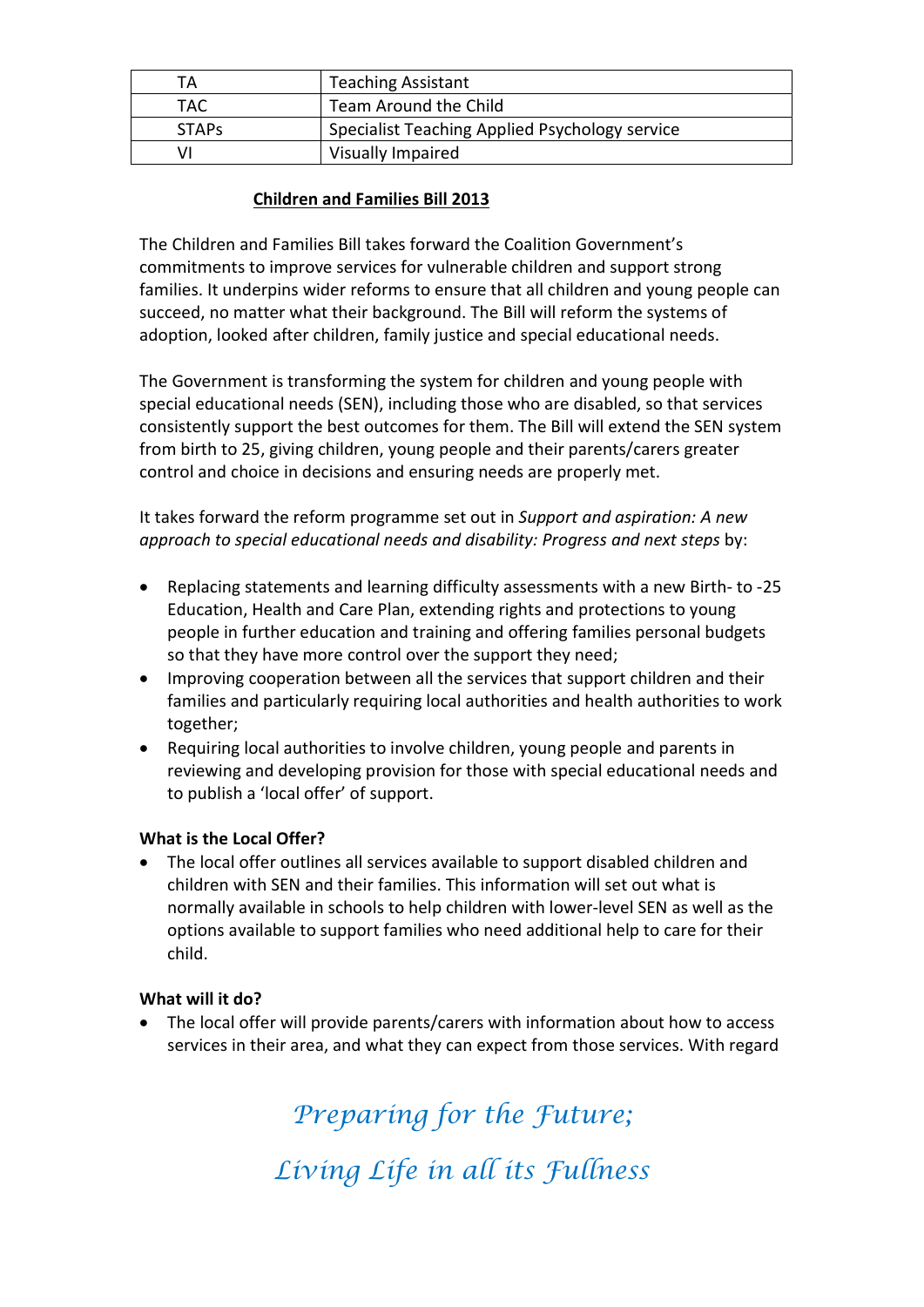to Education, it will let parents/carers and young people know how school and colleges will support them, and what they can expect across the local settings.

#### Frequently Asked Questions

#### How does Uffington C of E Primary school know if children need extra help?

We know when pupils need help if:

- Concerns are raised by parents/carers, teachers or the child
- Limited progress is made
- There is a change in the pupil's behaviour or progress

#### What should I do if I think my child may have special educational needs?

- The class teacher is the initial point of contact for responding to parental concerns.
- If you have further concerns, then please contact Miss Waters who is the SENCo.

#### How will I know how Uffington C of E Primary school support my child?

 Each pupil's education programme will be planned by the class teacher in conjunction with the SENCo. It will be differentiated according to the pupil's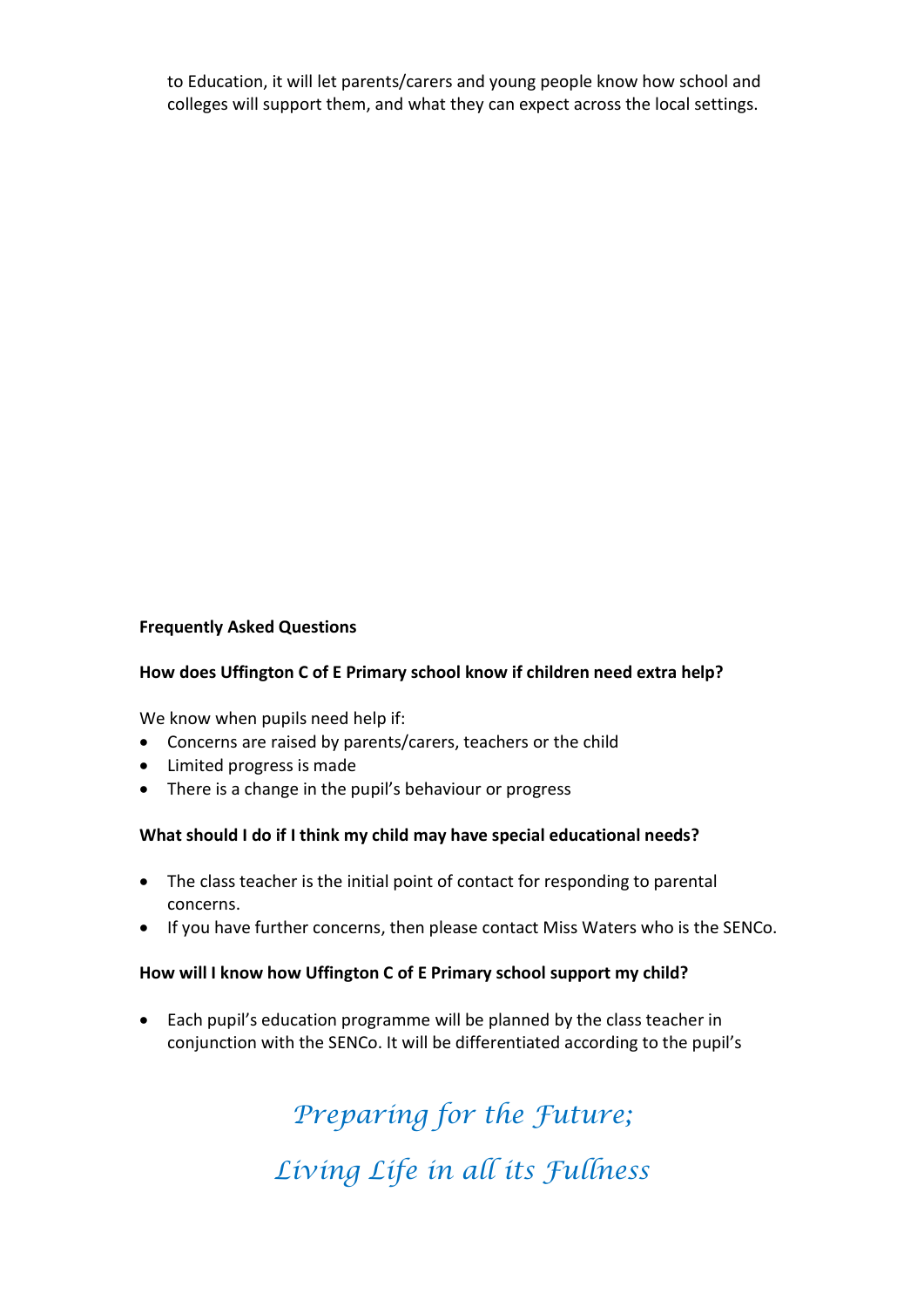individual needs. This may include additional general support by the teacher or teaching assistant in class.

- If a pupil has needs related to more specific areas of their education, such as spelling, handwriting, numeracy & literacy skills etc. then the pupil will be placed in a small focus group. This will be run by the teacher or teaching assistant. The length of time of the intervention will vary according to need. The interventions will be regularly reviewed by all involved to ascertain the effectiveness of the provision and to inform future planning. These interventions will be recorded on the school provision map (this is a record of the interventions, timings, cost and impact of the intervention). If you have any queries related to the interventions please do not hesitate to contact the class teacher or the SENCo.
- Pupil Progress Meetings are held each term. This is a meeting where the class teacher meets with the Headteacher to discuss the progress of the pupils in their class. This shared discussion may highlight any potential problems in order for future support to be planned.
- Occasionally a pupil may need more expert support from an outside agency. A referral will be made, with your consent and forwarded to the most appropriate agency. After a series of assessments, a programme of support is usually provided to the school and parents/carers.

#### How will the curriculum be matched to my child's needs?

- When a pupil has been identified with special needs their work will be differentiated by the class teacher to enable them to access the curriculum more easily.
- Teaching Assistants (TAs) may be allocated to work with the pupil in a 1-1 or small focus group to target more specific needs.
- If a child has been identified as having a special need, they will be given an Individual Education Plan (IEP). Targets will be set according to their area of need. These will be monitored by the class teacher on a regular basis and by the SENCo each term. IEPs will be discussed with parents at Parents' Evenings and a copy given to them.
- If appropriate, specialist equipment may be given to the pupil to assist learning.

#### How will I know how my child is doing?

- You will be able to discuss your child's progress at Parents' Evenings.
- You and your child will be invited to review meetings with your child's class teacher and Miss Waters. This will be an opportunity to review progress at home and at school and discuss the next steps
- Your child's class teacher will be available at the end of each day if you wish to raise a concern. Appointments can be made to speak in more detail to the class teacher or SENCo by visiting the school office.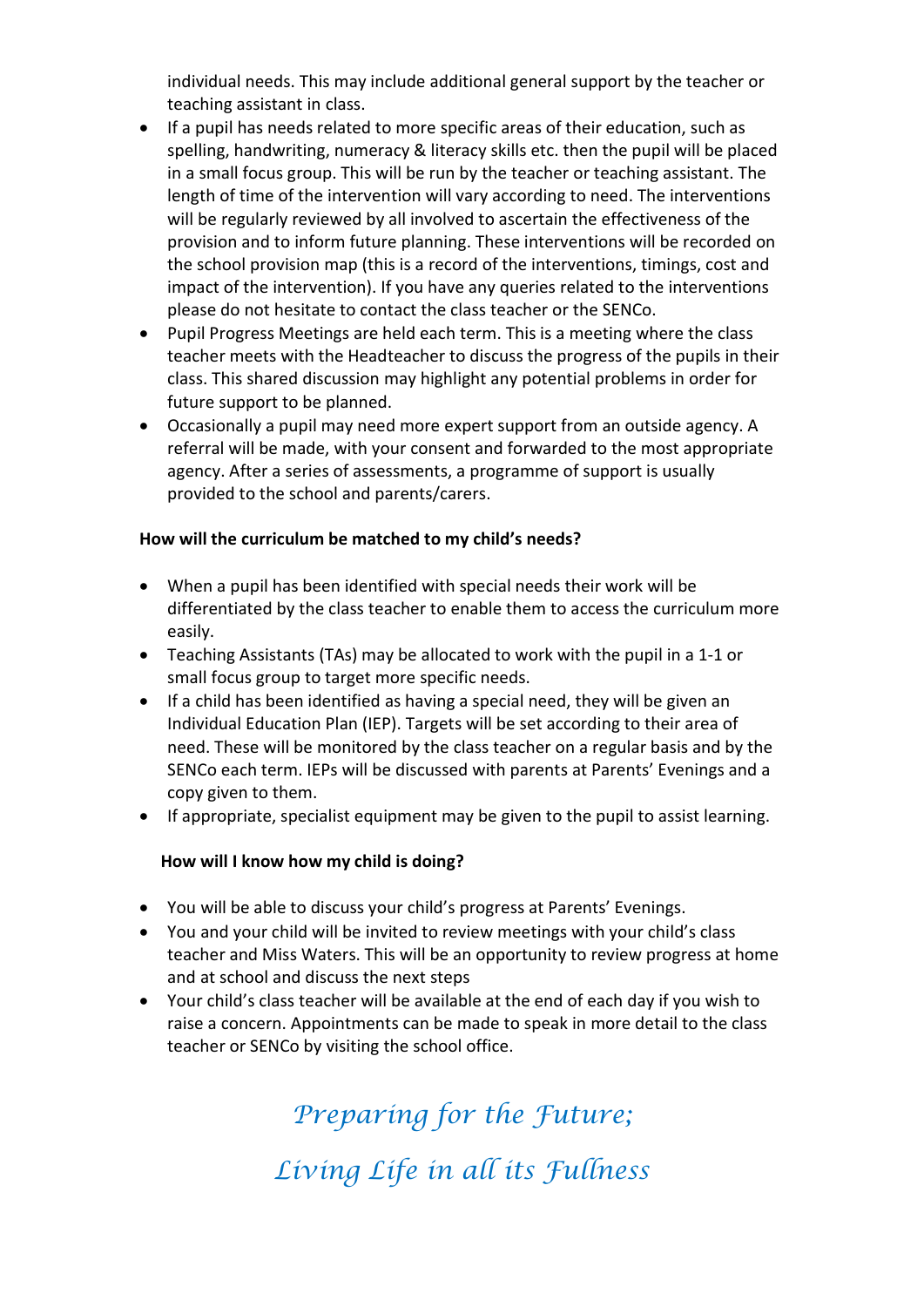#### How are the Governors involved, and what are their responsibilities?

- Although the Headteacher is responsible for the day to day running of the school, the Governing Body plays a key role in planning for the strategic development of the school; monitoring the curriculum, financial matters and the school premises, therefore the Governing body have an integral role in the running of our school.
- The SENCo reports to the Governors every term to inform them about the progress of children with SEND; this report does not refer to individual children and confidentiality is maintained at all times.
- One of the Governors is responsible for SEN and meets regularly with the SENCo. The SEN Governor also reports to the governing body to keep all informed.

# How will you help me to support my child's learning?

- The class teacher may suggest ways of how you can support your child.
- Miss Waters may meet with you to discuss how to support you with strategies to use if there are difficulties with a child's behaviour/ emotional needs.
- Programmes of intervention and support will be planned according to the child's needs.
- If outside agencies or the Educational Psychologist have been involved, suggestions and programmes of study are normally provided that can be used at home.

# What support will there be for my child's overall well-being?

The school offers a wide variety of pastoral support for pupils who are encountering emotional difficulties. These include:

- Members of staff such as the class teacher and SENCo who are readily available for pupils who wish to discuss issues and concerns.
- Quiet spaces within school identified to create a safe place for children who need emotional support.

Pupils with medical needs:

- If a pupil has a medical need, a detailed Care Plan is compiled with support from medical professionals in consultation with parents/carers. These are discussed with all staff who are involved with the pupil.
- Staff receive specialist training delivered by medical professionals where needed.
- Where necessary, and in agreement with parents/carers, medicines are administered in school but only where a signed Medicine consent form is in place to ensure the safety of both child and staff member.
- All staff have basic first aid training, which is updated every 3 years.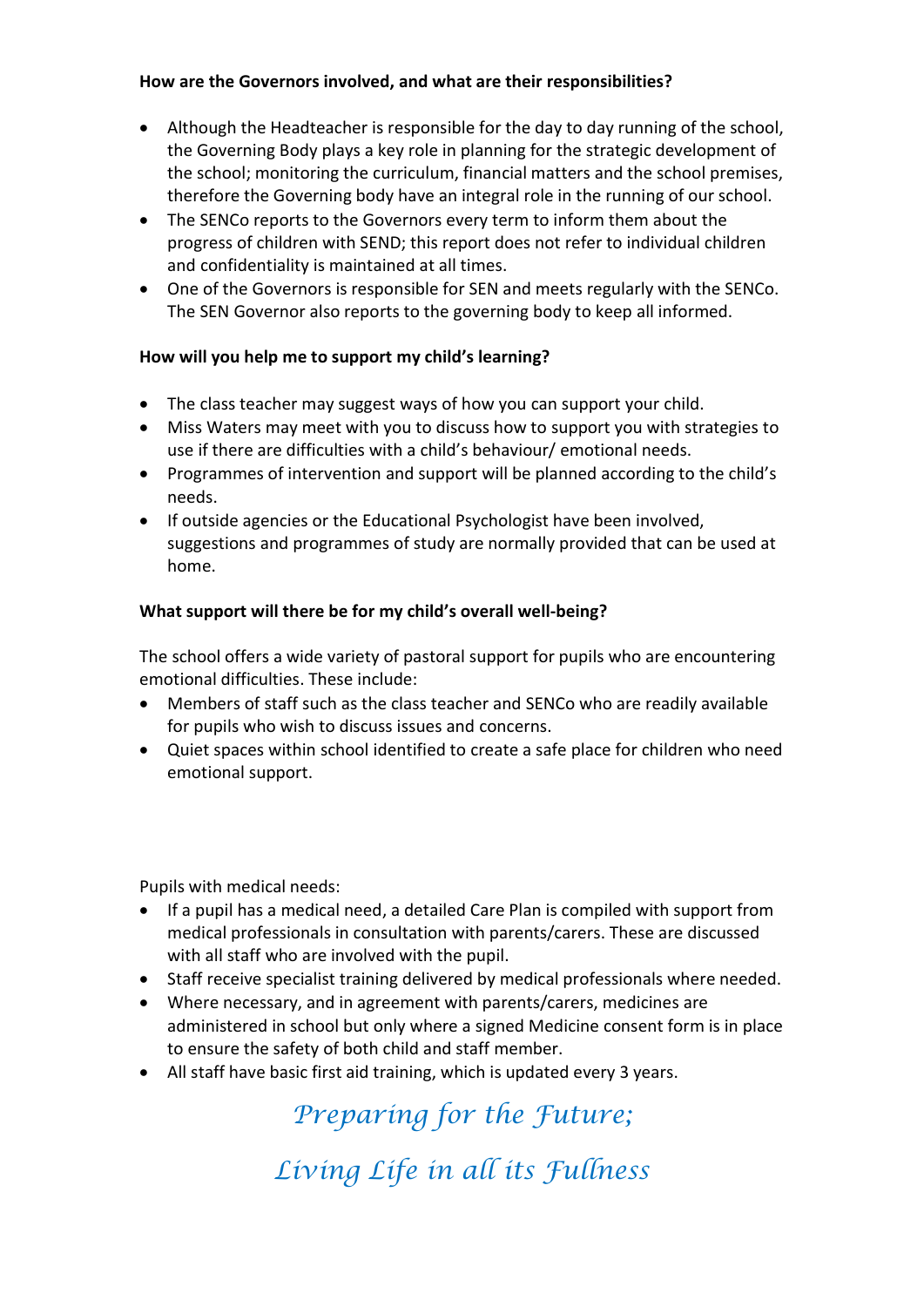#### What specialist services and expertise are available or can be accessed by the school?

At times it may be necessary to consult with outside agencies to receive more specialised expertise. The agencies used by the school include:

- Autism Outreach Team
- Child Protection Advisors
- Educational Psychologist
- STAPs
- CAMHS
- APP (Attendance Advisory Practitioner previously known as Educational Welfare officer)
- Social Services
- Children's Therapy Team (Speech & Language/Occupational Therapy)
- Community Paediatricians
- School Nurse

An Educational Psychologist is allocated to each school. He/she would normally only work directly with pupils whose needs are felt to be quite considerable and have not responded well to the interventions previously put in place for them.

In order to help understand the pupil's educational needs better, the psychologist will generally meet with the parent and give feedback after the assessment has been completed. He/she will offer advice to the school and parent/carers on how to best support the pupil in order to take their learning forward.

#### What training do staff supporting children and young people with SEND receive?

- Specialist training is sought to help staff support children with their individual needs. Miss Waters will provide any information needed and support teachers and teaching assistants to gain the knowledge and understanding of new programmes and interventions through self learning.
- The school will support any training needed for adults supporting children with a specific need, for example staff have had training for medical purposes and Phonics interventions.

How will my child be included in activities outside the classroom, including school trips?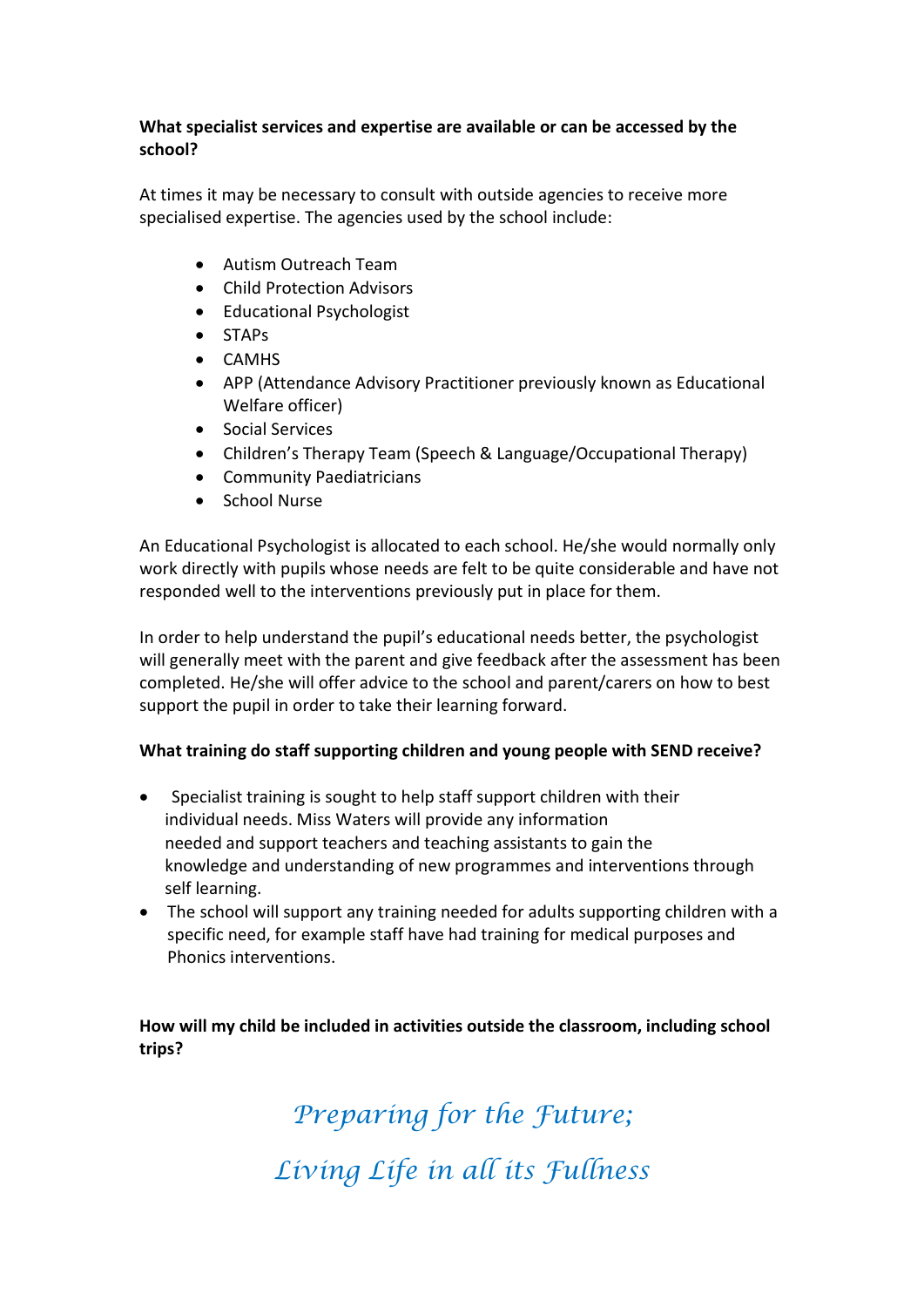Activities and school trips are available to all.

- Risk assessments are carried out and procedures are put in place to enable all children to participate.
- However, if it is deemed that an intensive level of 1:1 support is required a parent or carer may be asked to accompany their child during the trip.

#### How accessible is the school environment?

As a school we are happy to discuss individual access requirements and will do all we can to ensure full access to the school building.

Facilities at Uffington School include:

- A disabled toilet facility
- Wide doors in some parts of the building

# How will the school prepare and support my child when joining Uffington C of E Primary School or transferring to a new school?

Many strategies are in place to enable the pupil's transition to be as smooth as possible. These include:

- Discussion between the previous or receiving school/setting prior to the pupil joining/leaving.
- All pupils attend a transition session where they spend some time with their new class teacher.
- Additional visits are also arranged for pupils who need extra time in their new school.
- Miss Waters is always willing to meet parents/carers prior to their child joining the school.
- Secondary school staff visit pupils prior to them joining their new school.
- Miss Waters liaises with the SENCOs from the secondary schools to pass on information regarding SEN pupils.
- Where a pupil may have more specialised needs, a separate meeting may be arranged with Miss Waters, the secondary school SENCo, the parents/carers and, where appropriate, the pupil.

#### How are the school's resources allocated and matched to the children's special educational needs?

- The school budget includes a sum of money to support children with SEND. The money is used to provide additional support or resources dependent on an individual's needs.
- Resources may include deployment of staff depending on individual circumstances.
- $\bullet$  Intervention programmes have been purchased for specific needs, such as  $-$ RAPID Reading, RAPID Writing, First Class Number, Barrington Stokes reading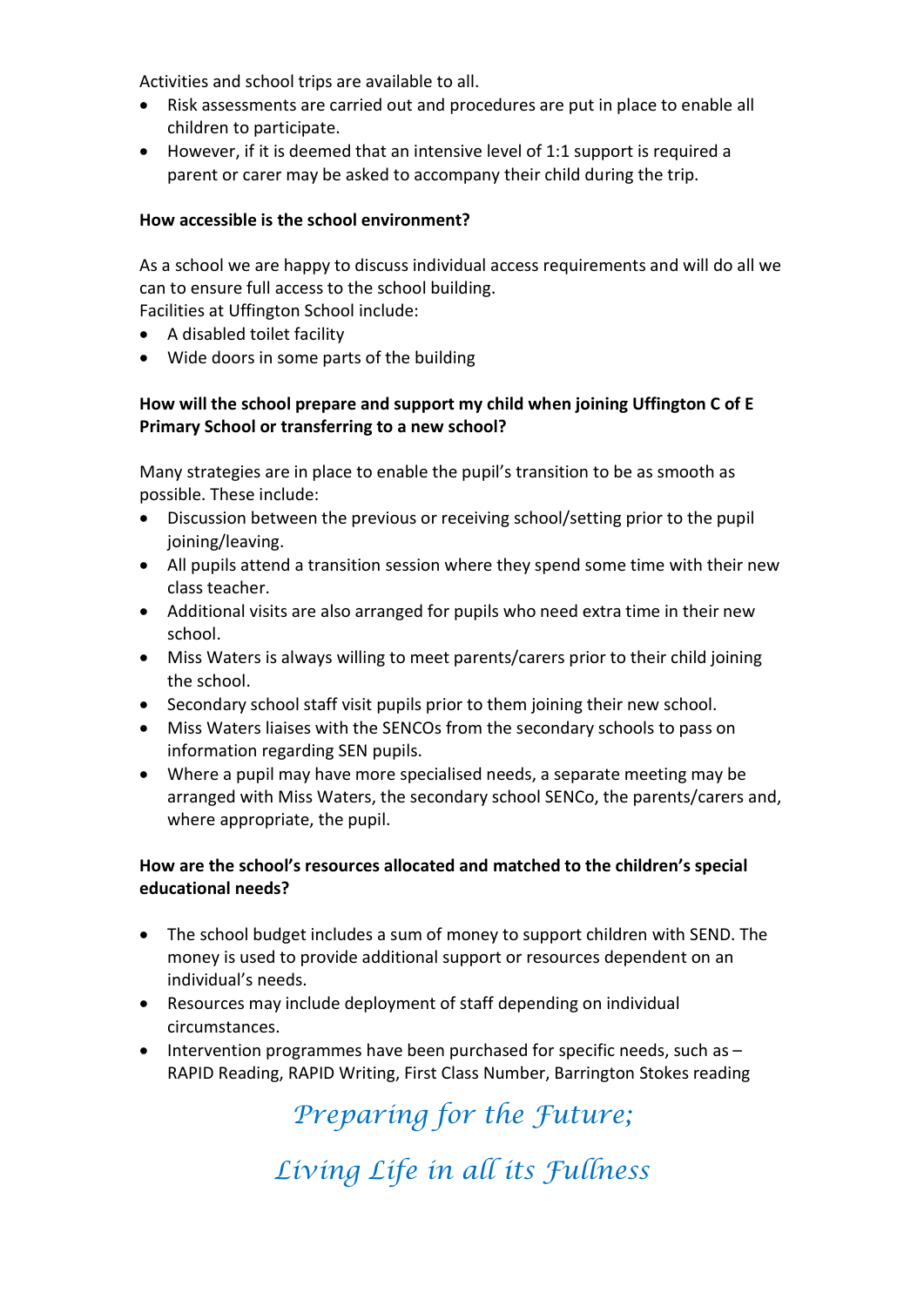books (Dyslexia Friendly), Handwriting 'Write from the Start' and Social and Communication games.

#### How is the decision made about how much support my child will receive?

- These decisions are made in consultation with class teacher and Headteacher and SENCo. Decisions are based upon termly tracking of pupil progress and as a result of assessments by outside agencies.
- During their school life, if further concerns are identified due to the pupil's lack of progress or well-being, then other interventions will be arranged.

#### How will I be involved in discussions about and planning for my child's education?

All parents are encouraged to contribute to their child's education. This may be through:

- Discussions with the class teacher
- During Parents' Evenings
- During discussions with Miss Waters or other professionals
- Parents are encouraged to comment on their child's IEP with possible suggestions that could be incorporated.

#### Do you as a school have any experience of working with children with a specific Special Educational Need?

- Uffington School have had experience of working with a variety of children with many different needs including, Dyslexia, Dyspraxia, Communication and Language difficulties, Behavioural difficulties, Aspects of Autism and Asperger's Syndrome.
- Information, advice, assessments and training is always sought depending on the need.

#### What do I do if I am unhappy with support for my child's Special Educational Needs?

If you wish to discuss your child's educational needs or are unhappy about something regarding your child's schooling please contact the school office to arrange a meeting with school staff.

The school has a formal Complaints Procedure; copies are available from the school website or the office.